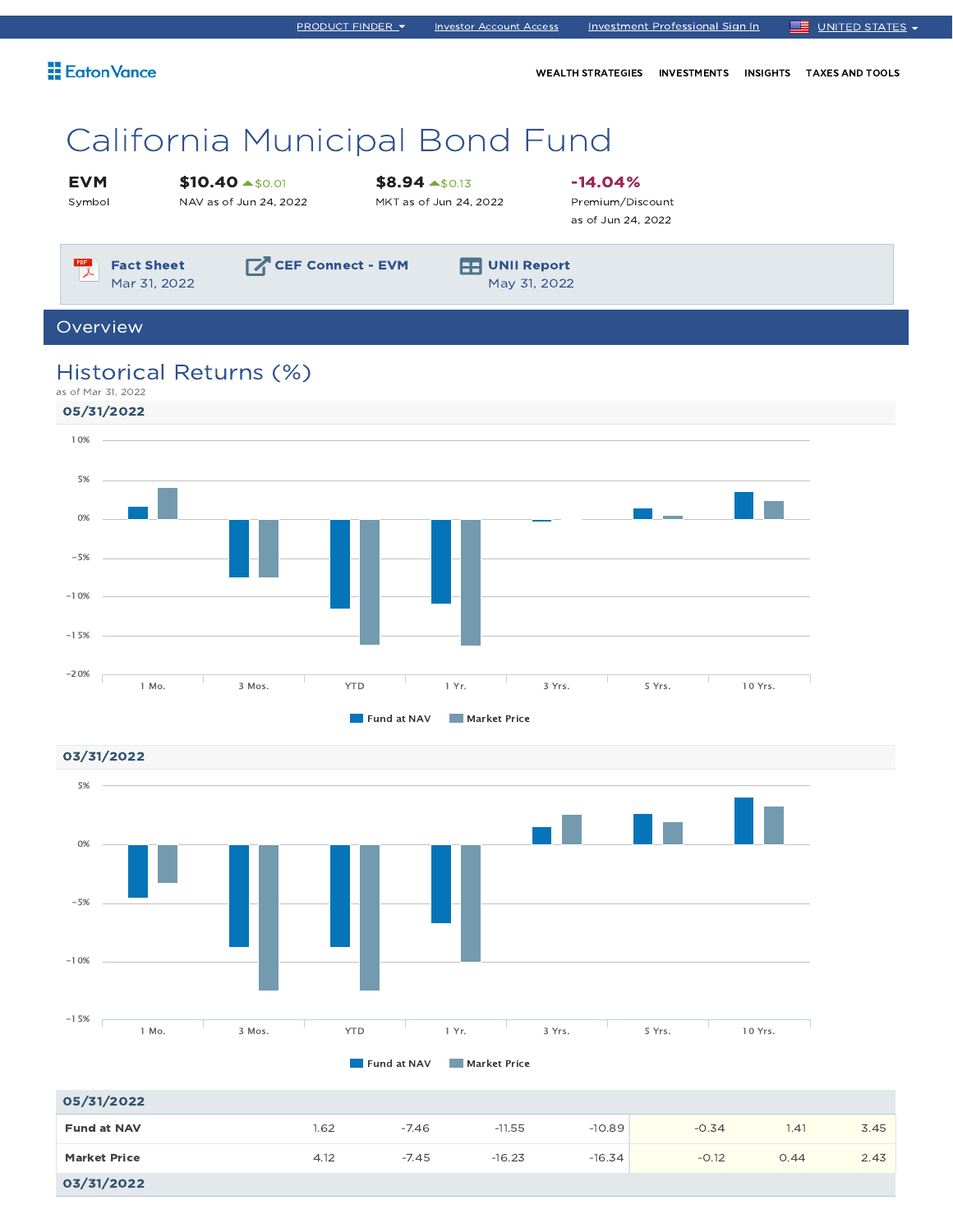| <b>Fund at NAV</b>  | --<br>55<br>-4- | -<br>-8                      | $\overline{\phantom{a}}$<br>-8., | $-6.7$ <sup>-</sup> | $-$<br>.54 | 2.67 | 4.1 <sub>C</sub> |
|---------------------|-----------------|------------------------------|----------------------------------|---------------------|------------|------|------------------|
| <b>Market Price</b> | -<br>28         | $\mathbf{1}$<br>.2.46<br>- 1 | $-12.46$                         | $-9.99$             | 2.59       | 1.98 | -                |

Past performance is no guarantee of future results. Investment return and principal value will fluctuate so that shares, when sold, may be worth more or less than their original cost. Performance is for the stated time period only; due to market volatility, the Fund's current performance may be lower or higher than quoted. The Fund's performance at market price will differ from its results at NAV. Returns are historical and are calculated by determining the percentage change in net asset value or market price (as applicable) with all distributions reinvested and includes management fees and other expenses. Until the reinvestment of Fund distributions is completed, returns are calculated using the lower of the net asset value or market price of the shares on the distribution ex date. Once the reinvestment is complete, returns are calculated using the average reinvestment price. Performance less than or equal to one year is cumulative.

# Distribution Rates<sup>1</sup>

as of Jun 24, 2022

| <b>Distribution Rate at NAV</b>                             | 4.11%  |
|-------------------------------------------------------------|--------|
| <b>Taxable-Equivalent Distribution Rate at NAV</b>          | 8.95%  |
| <b>Distribution Rate at Market Price</b>                    | 4.78%  |
| <b>Taxable-Equivalent Distribution Rate at Market Price</b> | 10.41% |

# Fund Facts

| as of May 31, 2022           |                |
|------------------------------|----------------|
| <b>Performance Inception</b> | 08/30/2002     |
| <b>Investment Objective</b>  | Current income |
| <b>CUSIP</b>                 | 27828A100      |

# Fund Facts

| <b>Performance Inception</b> | 08/30/2002     |
|------------------------------|----------------|
| <b>Investment Objective</b>  | Current income |
| <b>CUSIP</b>                 | 27828A100      |

### Expense Ratios  $(\%)^2$

| as of Annual Report dated 09/30/2021                |      |  |  |  |  |
|-----------------------------------------------------|------|--|--|--|--|
| <b>Management Fees</b>                              | 1.01 |  |  |  |  |
| <b>Other Expenses</b>                               | 0.10 |  |  |  |  |
| <b>Total Expenses (ex Interest and Fee Expense)</b> | 1.11 |  |  |  |  |
| Interest and Fee Expense                            | 0.40 |  |  |  |  |
| <b>Total Expenses</b>                               | 1.51 |  |  |  |  |

# Portfolio Management

**Trevor G. Smith Managed Fund since 2019** Managed Fund since 2019

The information included herein does not reflect securities deemed to be held by the Fund pursuant to financial accounting standard 140 (FAS 140).

The information contained herein is provided for informational purposes only and does not constitute a solicitation of an offer to buy or sell Fund shares. Common shares of the Fund are only available for purchase and sale at current market price on a stock exchange. There is no assurance that the Fund will achieve its investment objective. The Fund is subject to numerous risks, including investment risks. Shares of closed-end funds often trade at a discount from their net asset value. The Fund is not a complete investment program and you may lose money investing in the Fund. An investment in the Fund may not be appropriate for all investors. Investors should review and consider carefully the Fund's investment objective, risks, charges and expenses.

The premium/discount is calculated as [(market price/NAV)-1].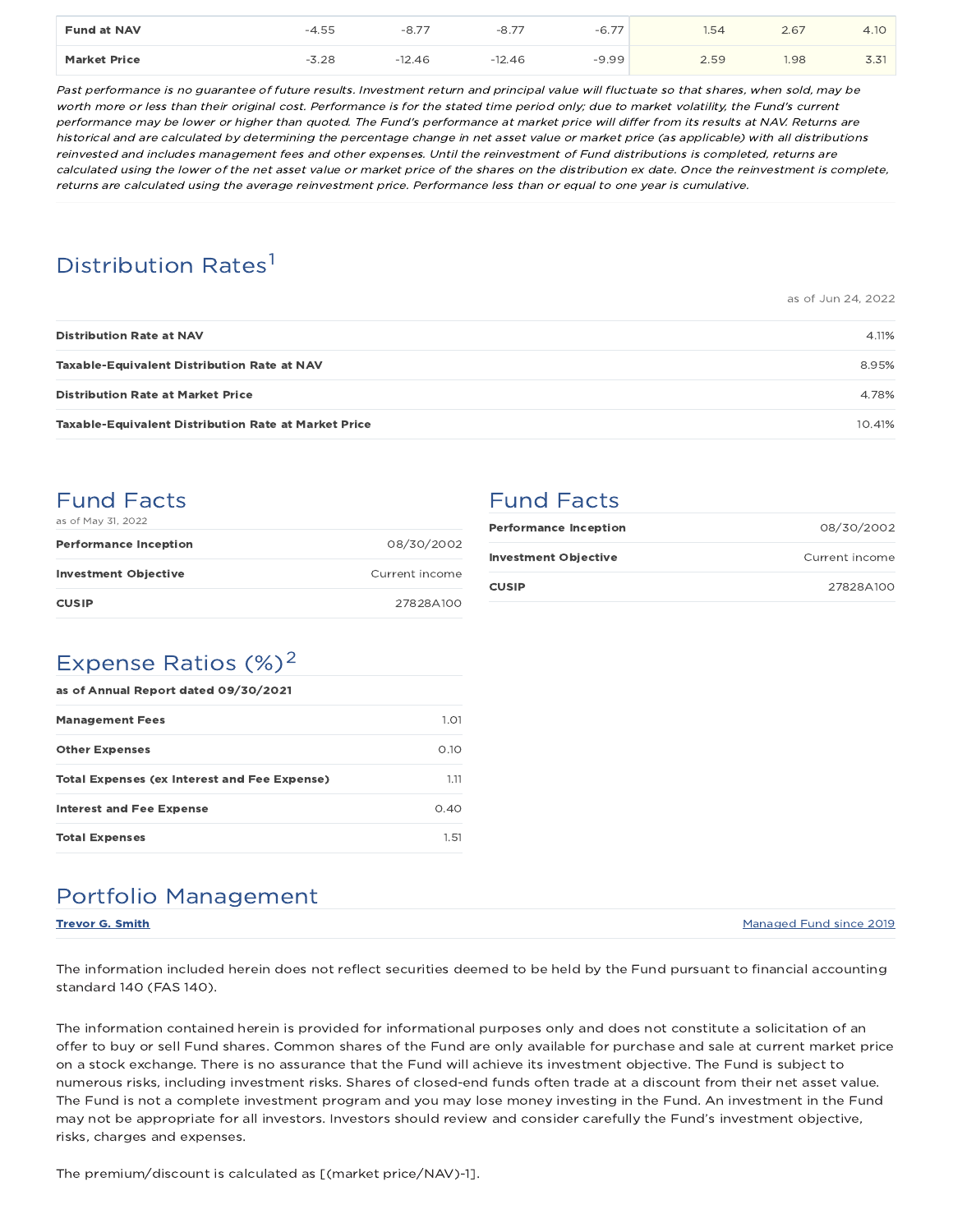Links to Morningstar Fact Sheet and CEF Connect: By clicking on the link from this page to the Morningstar fact sheet or CEF Connect, you will leave the Eaton Vance website. Eaton Vance is not responsible for the content of any such third-party website. See "Terms and Conditions" below.

1. Distribution Rate at NAV and Market Price is calculated by dividing the last distribution paid per share (annualized) by NAV or market price, respectively. For National Municipal Funds, Taxable-Equivalent Distribution Rate at NAV and Market Price is calculated using a 40.8% tax rate (equals maximum individual federal tax rate adjusted for the Medicare surtax). For Single-State Municipal Funds, Taxable-Equivalent Distribution Rates also reflect maximum effective individual state income tax rates. Local income taxes that may apply are not considered. A Fund's distributions in any period may be more or less than the net return earned by the Fund on its investments, and therefore should not be used as a measure of performance or confused with "yield" or "income." 2. Interest and fee expense relates to the liability for floating rate notes issued in conjunction with residual interest bond transactions.

### Performance





| 05/31/2022          |         |         |          |          |         |      |      |
|---------------------|---------|---------|----------|----------|---------|------|------|
| <b>Fund at NAV</b>  | 1.62    | $-7.46$ | $-11.55$ | $-10.89$ | $-0.34$ | 1.41 | 3.45 |
| <b>Market Price</b> | 4.12    | $-7.45$ | $-16.23$ | $-16.34$ | $-0.12$ | 0.44 | 2.43 |
| 03/31/2022          |         |         |          |          |         |      |      |
| <b>Fund at NAV</b>  | $-4.55$ | $-8.77$ | $-8.77$  | $-6.77$  | 1.54    | 2.67 | 4.10 |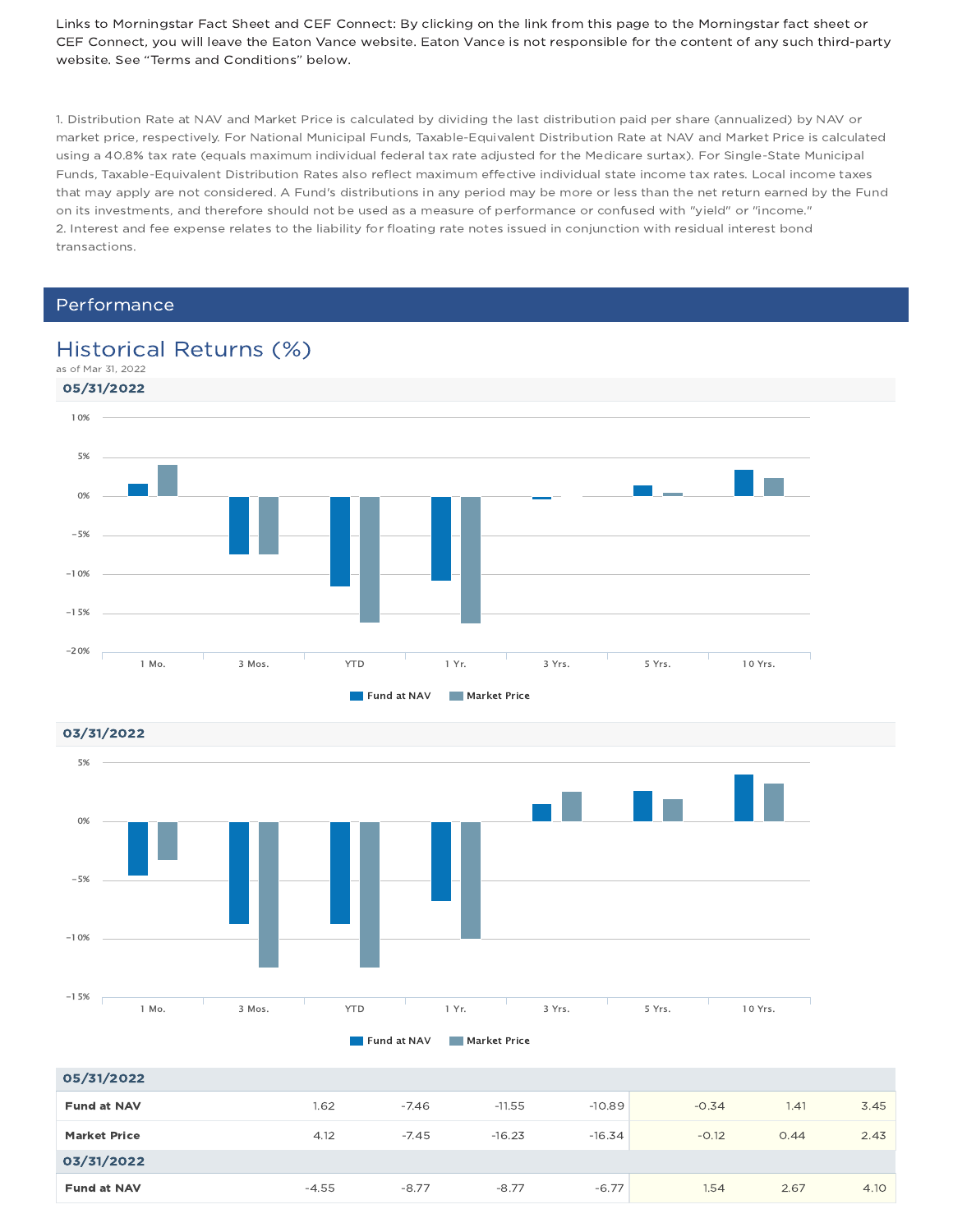| $-9.99$<br><b>1.98</b><br><b>Market Price</b><br>.<br>$\sim$ $\sim$<br>$\sim$<br>$\sim$<br>$\Delta F$<br>2.46<br>2.59<br>ఎ.∠ర<br><u>.</u><br>---- | --<br>3.31 |
|---------------------------------------------------------------------------------------------------------------------------------------------------|------------|
|---------------------------------------------------------------------------------------------------------------------------------------------------|------------|

Past performance is no guarantee of future results. Investment return and principal value will fluctuate so that shares, when sold, may be worth more or less than their original cost. Performance is for the stated time period only; due to market volatility, the Fund's current performance may be lower or higher than quoted. The Fund's performance at market price will differ from its results at NAV. Returns are historical and are calculated by determining the percentage change in net asset value or market price (as applicable) with all distributions reinvested and includes management fees and other expenses. Until the reinvestment of Fund distributions is completed, returns are calculated using the lower of the net asset value or market price of the shares on the distribution ex date. Once the reinvestment is complete, returns are calculated using the average reinvestment price. Performance less than or equal to one year is cumulative.

### Calendar Year Returns (%)

|                     | 2012  | 2013     | 2014  | 2015 | 2016    | 2017 | 2018    | 2019  | 2020 | 2021              |
|---------------------|-------|----------|-------|------|---------|------|---------|-------|------|-------------------|
| <b>Fund at NAV</b>  | 16.05 | $-6.62$  | 20.17 | 5.65 | $-0.45$ | 5.61 | 1.29    | 9.93  | 6.63 | 1.52 <sub>1</sub> |
| <b>Market Price</b> | 0.00  | $-10.66$ | 22.06 | 9.32 | $-1.35$ | 6.25 | $-9.83$ | 18.54 | 8.94 | 2.96              |

### Fund Facts

| 08/30/2002 |
|------------|
|            |

# Distribution Rates<sup>1</sup>

as of Jun 24, 2022

| <b>Distribution Rate at NAV</b>                             | 4.11%  |
|-------------------------------------------------------------|--------|
| <b>Taxable-Equivalent Distribution Rate at NAV</b>          | 8.95%  |
| <b>Distribution Rate at Market Price</b>                    | 4.78%  |
| <b>Taxable-Equivalent Distribution Rate at Market Price</b> | 10.41% |

# Distribution History<sup>3,4</sup>

| Ex-Date         | Distribution | Reinvest Price |
|-----------------|--------------|----------------|
| Jun 22, 2022    | \$0.03560    |                |
| May 23, 2022    | \$0.03810    |                |
| Apr 21, 2022    | \$0.03810    |                |
| Mar 23, 2022    | \$0.03810    |                |
| Feb 17, 2022    | \$0.04020    |                |
| Jan 21, 2022    | \$0.04020    |                |
| Dec 22, 2021    | \$0.04020    |                |
| Nov 22, 2021    | \$0.04020    |                |
| Oct 21, 2021    | \$0.04190    |                |
| Sep 22, 2021    | \$0.04190    |                |
| <b>View All</b> |              |                |

No records in this table indicates that there has not been a distribution greater than .0001 within the past 3 years.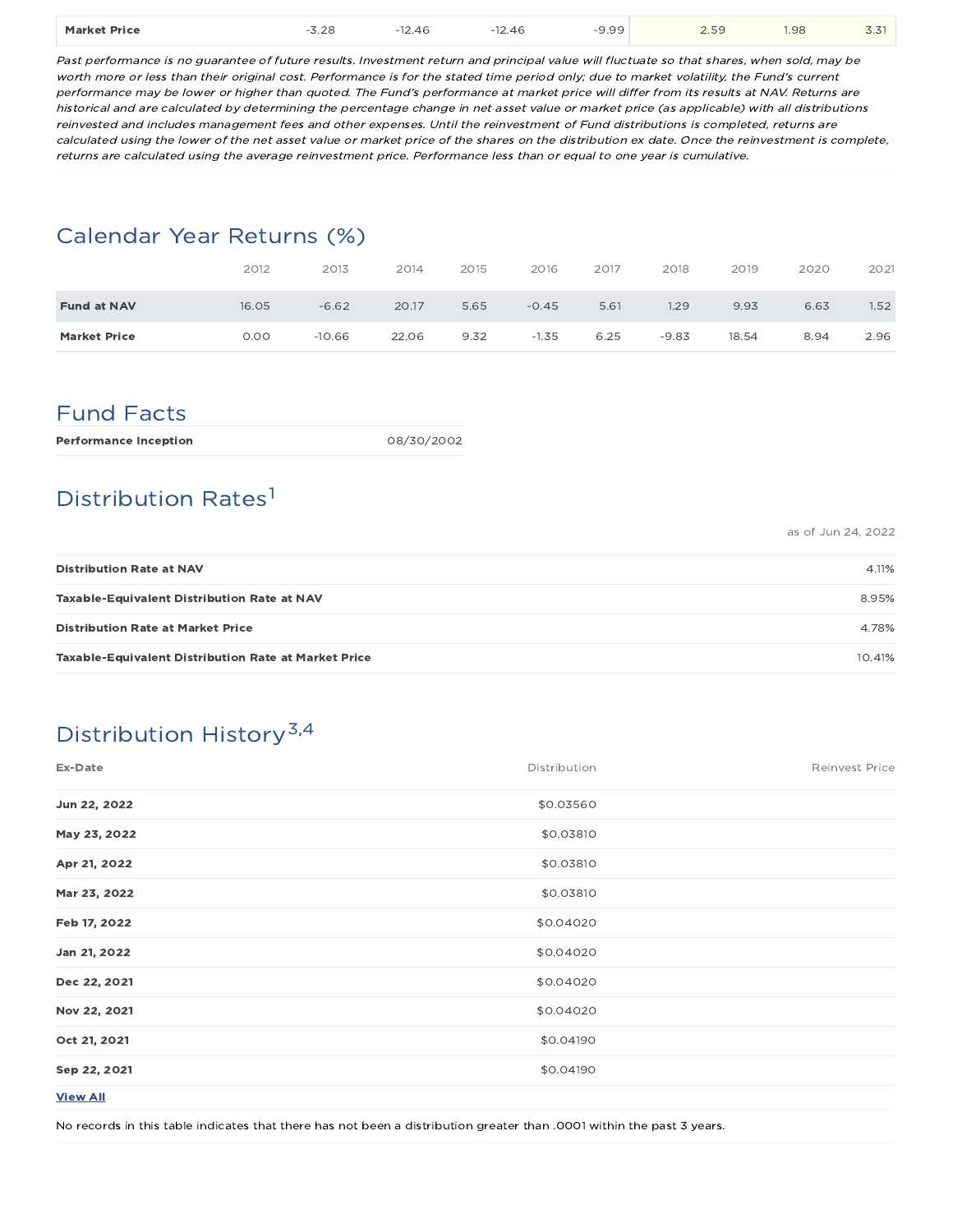## Tax Character of Distributions

Exempt-Interest

Dividends

|                    | Non-AMT               | AMT           | Total  | Non-Qualified Ordinary<br>Dividends | Capital Gain<br>Distributions | Nondividend<br>Distributions | Total<br>Distributions |
|--------------------|-----------------------|---------------|--------|-------------------------------------|-------------------------------|------------------------------|------------------------|
| Distributions (\$) |                       |               |        |                                     |                               |                              |                        |
| 2019               | \$0.44                | \$0.00        | \$0.44 | \$0.00                              | \$0.00                        | \$0.02                       | \$0.47                 |
| 2018               | \$0.48                | \$0.00        | \$0.48 | \$0.00                              | \$0.00                        | \$0.00                       | \$0.48                 |
| 2017               | \$0.58                | \$0.00        | \$0.58 | \$0.00                              | \$0.00                        | \$0.00                       | \$0.58                 |
| 2016               | \$0.66                | \$0.00        | \$0.66 | \$0.00                              | \$0.00                        | \$0.00                       | \$0.66                 |
| 2015               |                       | \$0.68 \$0.00 | \$0.68 | \$0.00                              | \$0.00                        | \$0.00                       | \$0.68                 |
| 2014               | \$0.66                | \$0.00        | \$0.66 | \$0.00                              | \$0.00                        | \$0.00                       | \$0.66                 |
| 2013               |                       | \$0.65 \$0.00 | \$0.65 | \$0.00                              | \$0.00                        | \$0.00                       | \$0.65                 |
| 2012               |                       | \$0.68 \$0.00 | \$0.68 | \$0.00                              | \$0.00                        | \$0.00                       | \$0.68                 |
| 2011               | \$0.84                | \$0.00        | \$0.84 | \$0.01                              | \$0.00                        | \$0.00                       | \$0.85                 |
| 2010               | \$0.85                | \$0.00        | \$0.85 | \$0.00                              | \$0.00                        | \$0.00                       | \$0.85                 |
| 2009               | \$0.80                | \$0.00        | \$0.80 | \$0.00                              | \$0.00                        | \$0.00                       | \$0.80                 |
| 2008               |                       | \$0.72 \$0.00 | \$0.72 | \$0.00                              | \$0.00                        | \$0.00                       | \$0.72                 |
| 2007               |                       | \$0.73 \$0.00 | \$0.73 | \$0.00                              | \$0.23                        | \$0.00                       | \$0.96                 |
| 2006               |                       | \$0.76 \$0.00 | \$0.76 | \$0.00                              | \$0.00                        | \$0.00                       | \$0.76                 |
| 2005               |                       | \$0.82 \$0.00 | \$0.82 | \$0.00                              | \$0.00                        | \$0.00                       | \$0.82                 |
| Distributions (%)  |                       |               |        |                                     |                               |                              |                        |
| 2019               | 95.61% 0.00%          |               | 95.61% | 0.14%                               | 0.00%                         | 4.25%                        | 100.00%                |
| 2018               | 99.98% 0.00%          |               | 99.98% | 0.02%                               | 0.00%                         | 0.00%                        | 100.00%                |
| 2017               | 99.39% 0.00%          |               | 99.39% | 0.61%                               | 0.00%                         | 0.00%                        | 100.00%                |
| 2016               | 99.45% 0.00%          |               | 99.45% | 0.55%                               | 0.00%                         | 0.00%                        | 100.00%                |
| 2015               | 99.99% 0.00%          |               | 99.99% | 0.01%                               | 0.00%                         | 0.00%                        | 100.00%                |
| 2014               | 100.00% 0.00% 100.00% |               |        | 0.00%                               | 0.00%                         | 0.00%                        | 100.00%                |
| 2013               | 99.85% 0.00%          |               | 99.85% | 0.15%                               | 0.00%                         | 0.00%                        | 100.00%                |
| 2012               | 99.93% 0.00%          |               | 99.93% | 0.07%                               | 0.00%                         | 0.00%                        | 100.00%                |
| 2011               | 99.49% 0.00%          |               | 99.49% | O.51%                               | 0.00%                         | 0.00%                        | 100.00%                |
| 2010               | 99.93% 0.00%          |               | 99.93% | 0.07%                               | 0.00%                         | 0.00%                        | 100.00%                |
| 2009               | 99.99% 0.00%          |               | 99.99% | 0.01%                               | 0.00%                         | 0.00%                        | 100.00%                |
| 2008               | 99.92% 0.00%          |               | 99.92% | 0.08%                               | 0.00%                         | 0.00%                        | 100.00%                |
| 2007               | 76.06% 0.00%          |               | 76.06% | 0.00%                               | 23.94%                        | 0.00%                        | 100.00%                |
| 2006               | 100.00% 0.00% 100.00% |               |        | 0.00%                               | 0.00%                         | 0.00%                        | 100.00%                |
| 2005               | 100.00% 0.00% 100.00% |               |        | 0.00%                               | 0.00%                         | 0.00%                        | 100.00%                |

The information contained herein is provided for informational purposes only and does not constitute a solicitation of an offer to buy or sell Fund shares. Common shares of the Fund are only available for purchase and sale at current market price on a stock exchange. There is no assurance that the Fund will achieve its investment objective. The Fund is subject to numerous risks, including investment risks. Shares of closed-end funds often trade at a discount from their net asset value. The Fund is not a complete investment program and you may lose money investing in the Fund. An investment in the Fund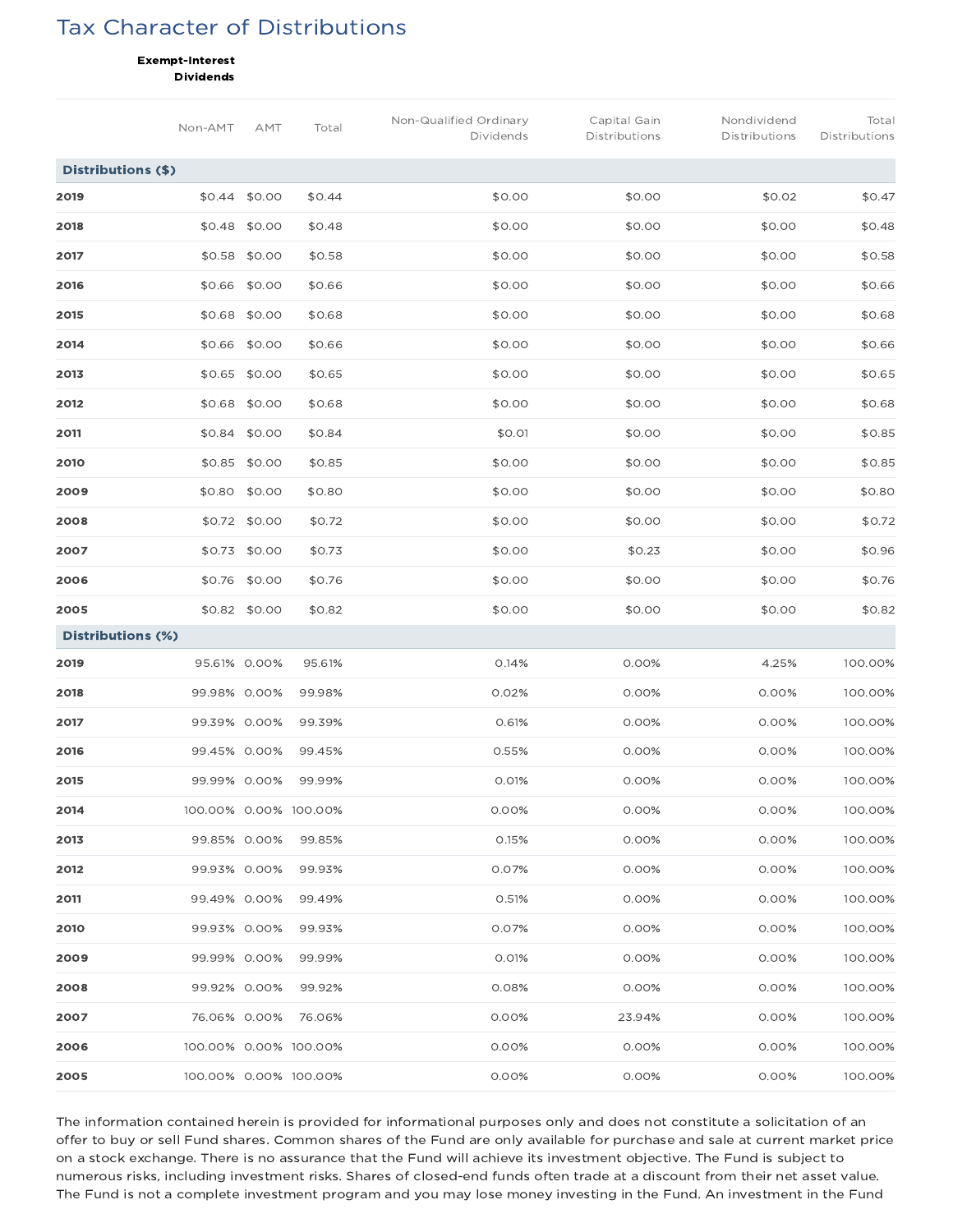may not be appropriate for all investors. Investors should review and consider carefully the Fund's investment objective, risks, charges and expenses.

The premium/discount is calculated as [(market price/NAV)-1].

Links to Morningstar Fact Sheet and CEF Connect: By clicking on the link from this page to the Morningstar fact sheet or CEF Connect, you will leave the Eaton Vance website. Eaton Vance is not responsible for the content of any such third-party website. See "Terms and Conditions" below.

1. Distribution Rate at NAV and Market Price is calculated by dividing the last distribution paid per share (annualized) by NAV or market price, respectively. For National Municipal Funds, Taxable-Equivalent Distribution Rate at NAV and Market Price is calculated using a 40.8% tax rate (equals maximum individual federal tax rate adjusted for the Medicare surtax). For Single-State Municipal Funds, Taxable-Equivalent Distribution Rates also reflect maximum effective individual state income tax rates. Local income taxes that may apply are not considered. A Fund's distributions in any period may be more or less than the net return earned by the Fund on its investments, and therefore should not be used as a measure of performance or confused with "yield" or "income." 3. See "Tax Character of Distributions". For information about any distributions in the current year estimated to include non-dividend distributions or capital gains, please refer to Eaton Vance Closed-End Fund Distribution Notices (19a).

4. A nondividend or return of capital distribution may include, for example, a return of some or all of the money that an investor invested in Fund shares, which can cause the Fund's NAV to erode.

### Portfolio

# Fund Holdings 5,6

as of Apr 30, 2022

| Holding                                                                   | Coupon Rate | Maturity Date | % of Net Assets |
|---------------------------------------------------------------------------|-------------|---------------|-----------------|
| <b>Sharp Healthcare Obligated Group</b>                                   | 5.00%       | 08/01/2047    | 3.52%           |
| <b>Torrance Unified School District</b>                                   | 5.00%       | 08/01/2023    | 2.95%           |
| <b>Los Angeles Department of Water Power</b>                              | 5.00%       | 07/01/2043    | 2.08%           |
| San Francisco City County Airport CommSan Francisco International Airport | 5.00%       | 05/01/2045    | 2.04%           |
| <b>Cabrillo Unified School District</b>                                   | 5.00%       | 08/01/2048    | 2.03%           |
| <b>CHFIrvine LLC</b>                                                      | 5.00%       | 05/15/2047    | 2.01%           |
| Providence St Joseph Health Obligated Group                               | 5.00%       | 07/01/2023    | 2.00%           |
| <b>Sutter Health Obligated Group</b>                                      | 5.00%       | 11/15/2046    | 1.94%           |
| <b>Kaiser Foundation Hospitals</b>                                        | 4.00%       | 11/01/2044    | 1.89%           |
| <b>San Diego Unified School DistrictCA</b>                                | 0.00%       | 07/01/2023    | 1.83%           |
| <b>View All</b>                                                           |             |               |                 |

The information included herein does not reflect securities deemed to be held by the Fund pursuant to financial accounting standard 140 (FAS 140).

The information contained herein is provided for informational purposes only and does not constitute a solicitation of an offer to buy or sell Fund shares. Common shares of the Fund are only available for purchase and sale at current market price on a stock exchange. There is no assurance that the Fund will achieve its investment objective. The Fund is subject to numerous risks, including investment risks. Shares of closed-end funds often trade at a discount from their net asset value. The Fund is not a complete investment program and you may lose money investing in the Fund. An investment in the Fund may not be appropriate for all investors. Investors should review and consider carefully the Fund's investment objective, risks, charges and expenses.

The premium/discount is calculated as [(market price/NAV)-1].

Links to Morningstar Fact Sheet and CEF Connect: By clicking on the link from this page to the Morningstar fact sheet or CEF Connect, you will leave the Eaton Vance website. Eaton Vance is not responsible for the content of any such third-party website. See "Terms and Conditions" below.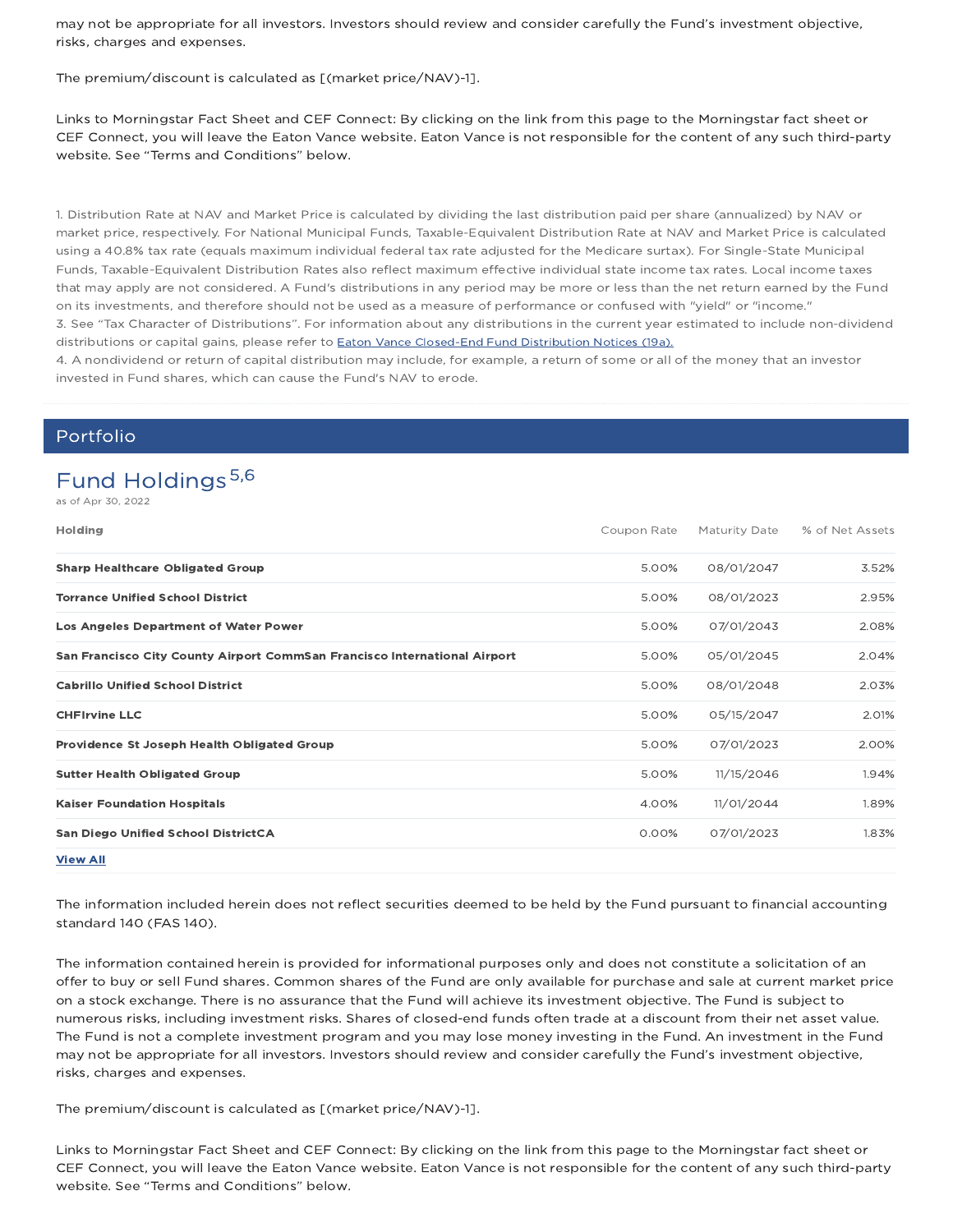5. The following list reflects unaudited securities holdings (excluding derivatives positions). Holdings information may differ if presented as of trade date. Due to rounding, holdings of less than 0.005% may show as 0.00%. Portfolio information subject to change due to active management.

6. Percent of total net assets.

### Management



Trevor G. Smith Executive Director, Portfolio Manager Joined Eaton Vance 2010

#### Biography

Trevor Smith is a portfolio manager on the Municipals Team. He is responsible for buy and sell decisions, portfolio construction and risk management for the firm's municipal bond strategies. He joined Eaton Vance in 2010. Morgan Stanley acquired Eaton Vance in March 2021.

Trevor began his career in the investment management industry in 2008. Before joining Eaton Vance, he was a municipal research analyst at Lord, Abbett & Co. He was also affiliated with Financial Security Assurance and the City of Aspen Finance Department.

Trevor earned a B.A. from Middlebury College and an MBA, with high honors, from Boston University. He is a member of the Boston Municipal Analysts Forum and the National Federation of Municipal Analysts.

#### Education

- B.A. Middlebury College
- M.B.A. Boston University

#### Experience

• Managed Fund since 2019

#### Other funds managed

California Municipal Income Trust

### **Literature**

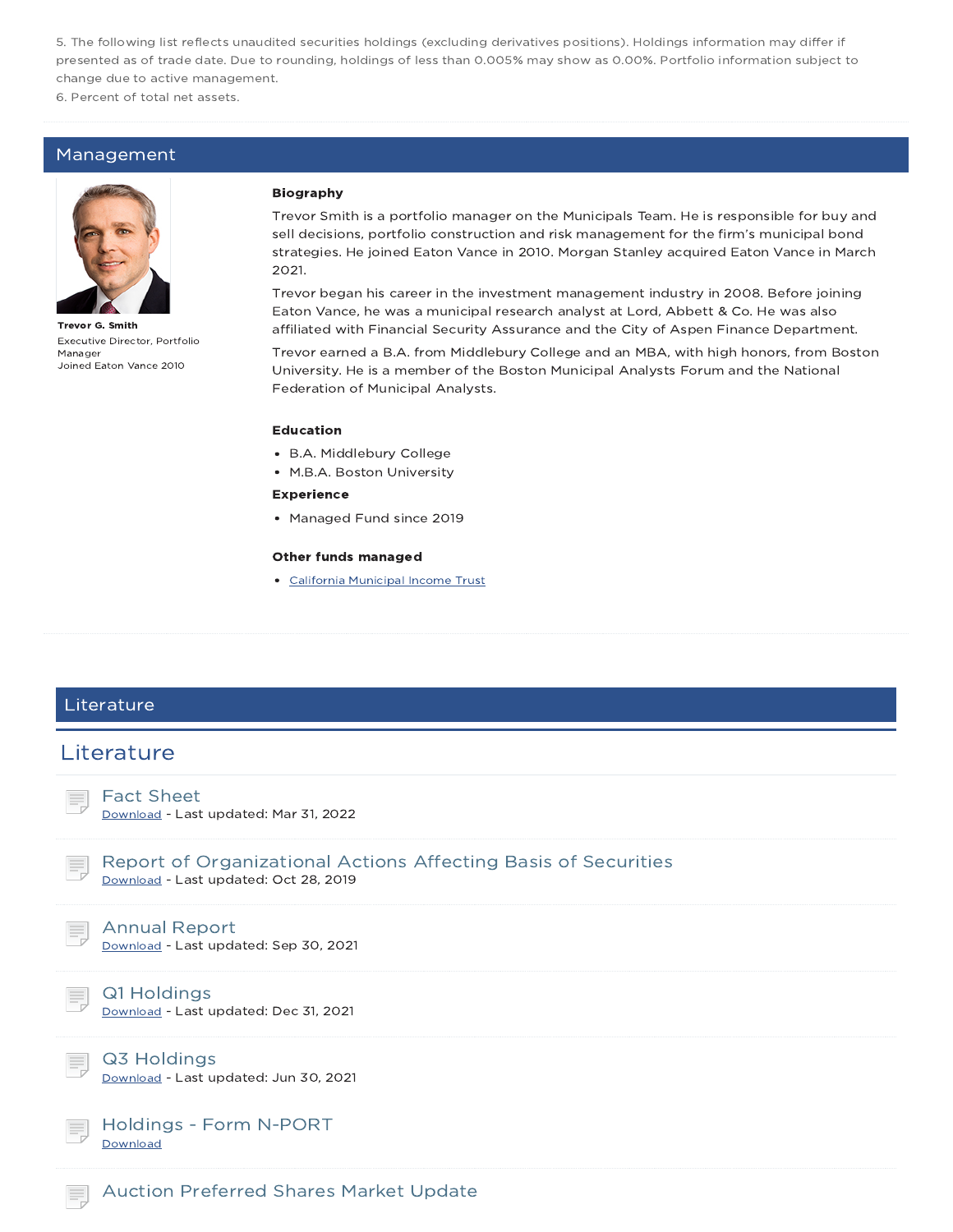| Download - Last updated: Dec 1, 2021                                                                                                                          |
|---------------------------------------------------------------------------------------------------------------------------------------------------------------|
| Distribution Dates and Amounts Announced for Eaton Vance Closed-End Funds<br>Download - Last updated: Jun 1, 2022                                             |
| <b>UNII Report</b><br>Download - Last updated: May 31, 2022                                                                                                   |
| Distribution Dates and Amounts Announced for Eaton Vance Closed-End Funds<br>Download - Last updated: May 2, 2022                                             |
| Distribution Dates and Amounts Announced for Eaton Vance Closed-End Funds<br>Download - Last updated: Apr 1, 2022                                             |
| Distribution Dates and Amounts Announced for Eaton Vance Closed-End Funds<br>Download - Last updated: Mar 1, 2022                                             |
| <b>UNII Report</b><br>Download - Last updated: Feb 28, 2022                                                                                                   |
| Distribution Dates and Amounts Announced for Eaton Vance Closed-End Funds<br>Download - Last updated: Feb 1, 2022                                             |
| <b>UNII Report</b><br>Download - Last updated: Jan 31, 2022                                                                                                   |
| Distribution Dates and Amounts Announced for Eaton Vance Closed-End Funds<br>Download - Last updated: Jan 3, 2022                                             |
| <b>UNII Report</b><br>Download - Last updated: Dec 31, 2021                                                                                                   |
| Distribution Dates and Amounts Announced for Eaton Vance Closed-End Funds<br>Download - Last updated: Dec 1, 2021                                             |
| <b>UNII Report</b><br>Download - Last updated: Nov 30, 2021                                                                                                   |
| Distribution Dates and Amounts Announced for Eaton Vance Closed-End Funds<br>Download - Last updated: Nov 1, 2021                                             |
|                                                                                                                                                               |
| <b>UNII Report</b><br>Download - Last updated: Oct 31, 2021                                                                                                   |
| Distribution Dates and Amounts Announced for Eaton Vance Closed-End Funds<br>Download - Last updated: Oct 1, 2021                                             |
| Eaton Vance Management Announces Changes to Portfolio Management Team of<br><b>Certain Municipal Closed-End Funds</b><br>Download - Last updated: Oct 1, 2021 |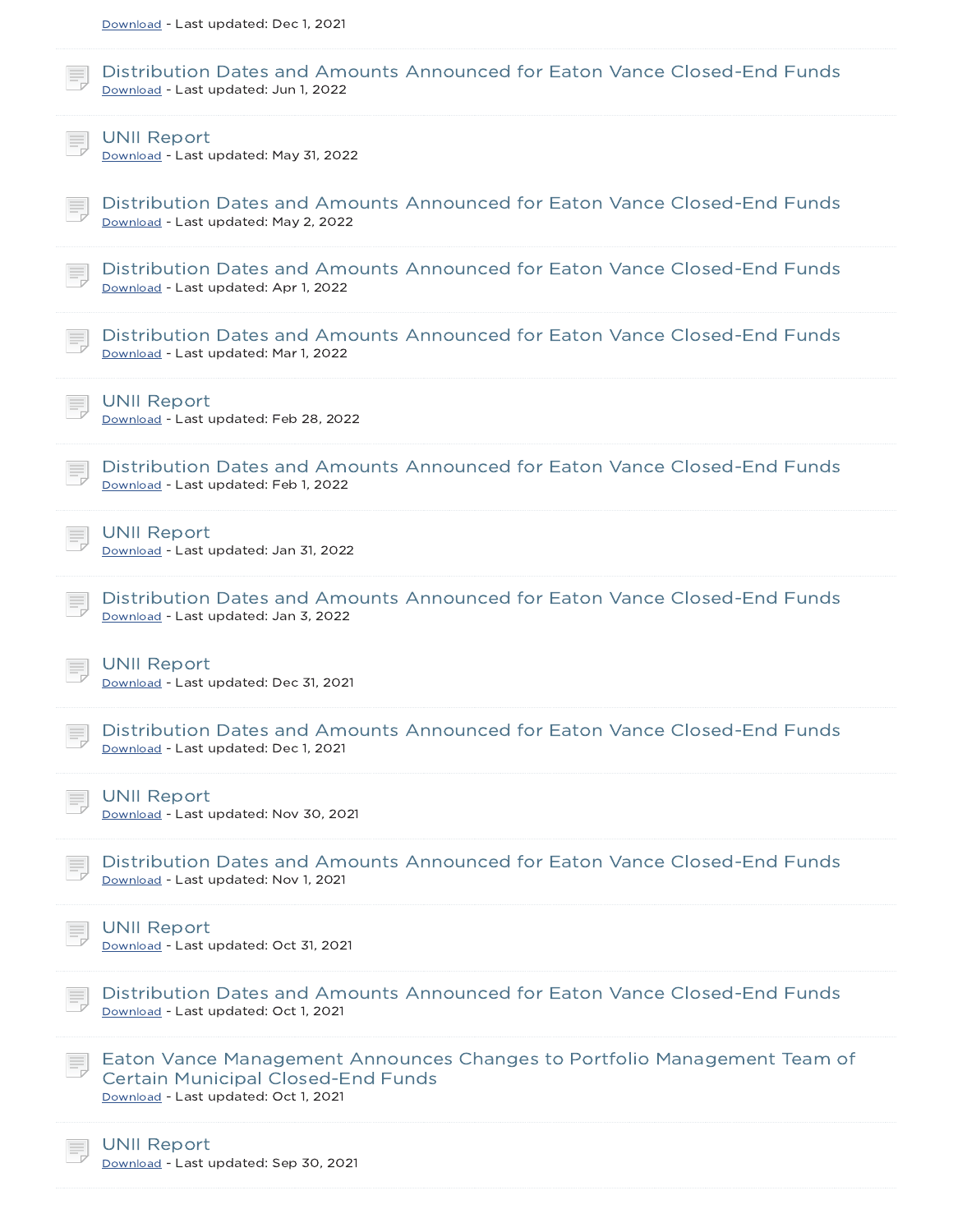| Distribution Dates and Amounts Announced for Eaton Vance Closed-End Funds<br>Download - Last updated: Sep 1, 2021                                    |
|------------------------------------------------------------------------------------------------------------------------------------------------------|
| <b>UNII Report</b><br>Download - Last updated: Aug 31, 2021                                                                                          |
| Distribution Dates and Amounts Announced for Eaton Vance Closed-End Funds<br>Download - Last updated: Aug 2, 2021                                    |
| <b>UNII Report</b><br>Download - Last updated: Jul 31, 2021                                                                                          |
| Distribution Dates and Amounts Announced for Eaton Vance Closed-End Funds<br>Download - Last updated: Jul 1, 2021                                    |
| <b>UNII Report</b><br>Download - Last updated: Jun 30, 2021                                                                                          |
| Certain Eaton Vance Closed-End Funds Announce Telephonic Annual Meeting Of<br>Shareholders On July 15, 2021<br>Download - Last updated: Jun 30, 2021 |
| Distribution Dates and Amounts Announced for Eaton Vance Closed-End Funds<br>Download - Last updated: Jun 1, 2021                                    |
| <b>UNII Report</b><br>Download - Last updated: May 31, 2021                                                                                          |
| Distribution Dates and Amounts Announced for Eaton Vance Closed-End Funds<br>Download - Last updated: May 3, 2021                                    |
| $\equiv$ UNII Report<br>Download - Last updated: Apr 30, 2021                                                                                        |
| Distribution Dates and Amounts for Eaton Vance Closed-End Funds<br>Download - Last updated: Apr 1, 2021                                              |
| <b>UNII Report</b><br>Download - Last updated: Mar 31, 2021                                                                                          |
| Distribution Dates and Amounts Announced for Eaton Vance Closed-End Funds<br>Download - Last updated: Mar 1, 2021                                    |
| <b>UNII Report</b><br>Download - Last updated: Feb 28, 2021                                                                                          |
| Distribution Dates and Amounts Announced for Eaton Vance Closed-End Funds<br>Download - Last updated: Feb 1, 2021                                    |
| <b>UNII Report</b><br>Download - Last updated: Jan 31, 2021                                                                                          |
| Corrected Results of Joint Special Shareholder Meeting of Certain Eaton Vance<br><b>Closed-End Funds</b>                                             |

Download - Last updated: Jan 12, 2021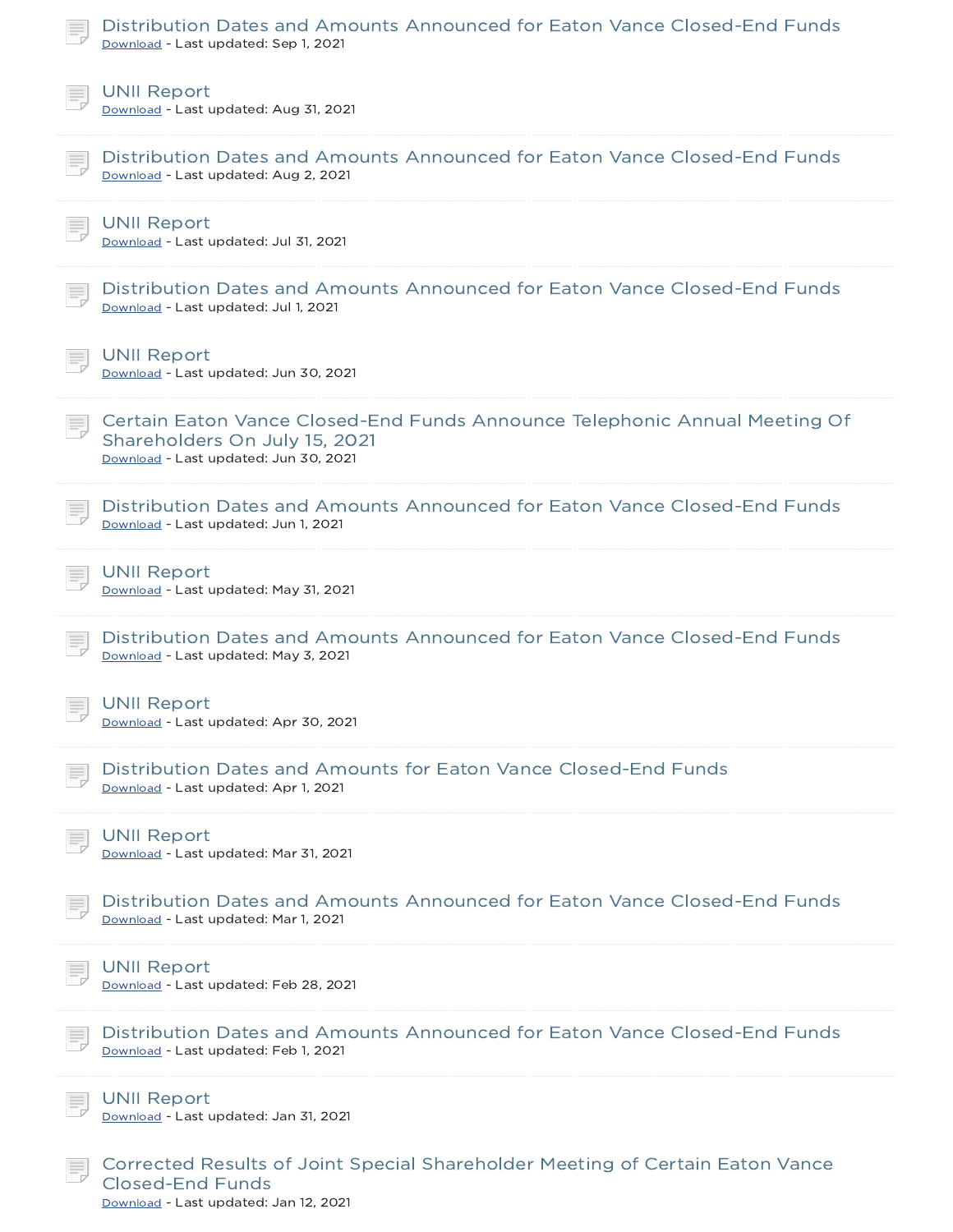| Results of Joint Special Shareholder Meeting of Certain Eaton Vance Closed-End<br><b>Funds</b><br>Download - Last updated: Jan 8, 2021                              |  |
|---------------------------------------------------------------------------------------------------------------------------------------------------------------------|--|
| Distribution Dates and Amounts Announced for Eaton Vance Closed-End Funds<br>Download - Last updated: Jan 4, 2021                                                   |  |
| <b>UNII Report</b><br>Download - Last updated: Dec 31, 2020                                                                                                         |  |
| Certain Eaton Vance Closed-End Funds Joint Special Meeting of Shareholders on<br>January 7, 2021 Will Be a Virtual Meeting<br>Download - Last updated: Dec 23, 2020 |  |
| Distribution Dates and Amounts Announced for Eaton Vance Closed-End Funds<br>Download - Last updated: Dec 1, 2020                                                   |  |
| <b>UNII Report</b><br>Download - Last updated: Nov 30, 2020                                                                                                         |  |
| Eaton Vance Closed-End Funds Announce Board Approval of New Investment<br>Advisory and Sub-Advisory Agreements<br>Download - Last updated: Nov 10, 2020             |  |
| Distribution Dates and Amounts Announced for Eaton Vance Closed-End Funds<br>Download - Last updated: Nov 2, 2020                                                   |  |
| <b>UNII Report</b><br>Download - Last updated: Oct 31, 2020                                                                                                         |  |
| Eaton Vance Closed-End Funds Announce Record and Meeting Dates For Joint<br><b>Special Meeting of Shareholders</b><br>Download - Last updated: Oct 29, 2020         |  |
| Distribution Dates and Amounts Announced for Eaton Vance Closed-End Funds                                                                                           |  |
| Download - Last updated: Oct 1, 2020                                                                                                                                |  |
| <b>UNII Report</b><br>Download - Last updated: Sep 30, 2020                                                                                                         |  |
| Distribution Dates and Amounts Announced for Eaton Vance Closed-End Funds<br>Download - Last updated: Sep 1, 2020                                                   |  |
| <b>UNII Report</b><br>Download - Last updated: Aug 31, 2020                                                                                                         |  |
| Distribution Dates and Amounts Announced for Eaton Vance Closed-End Funds<br>Download - Last updated: Aug 3, 2020                                                   |  |
| <b>UNII Report</b><br>Download - Last updated: Jul 31, 2020                                                                                                         |  |

Shareholders on July 16, 2020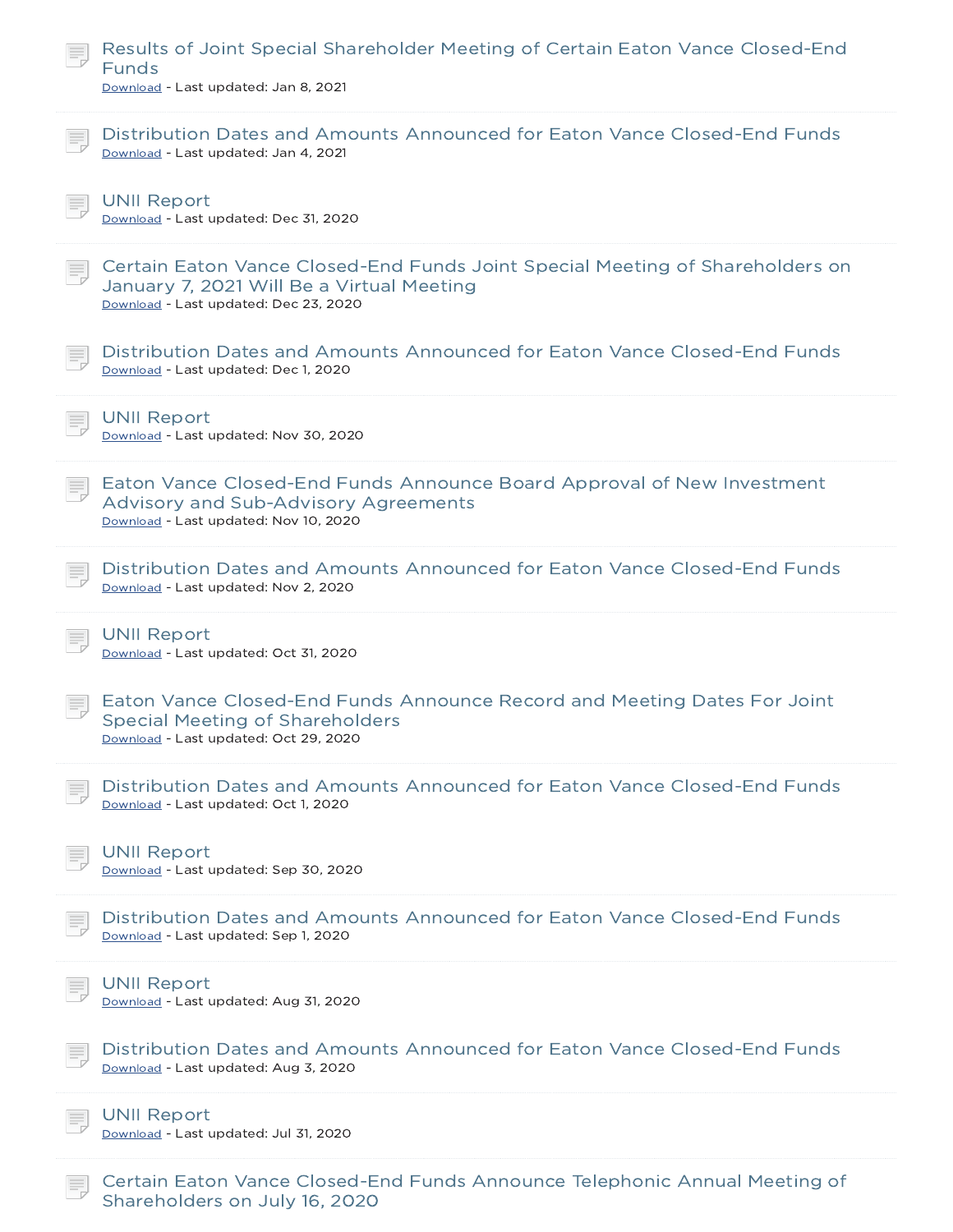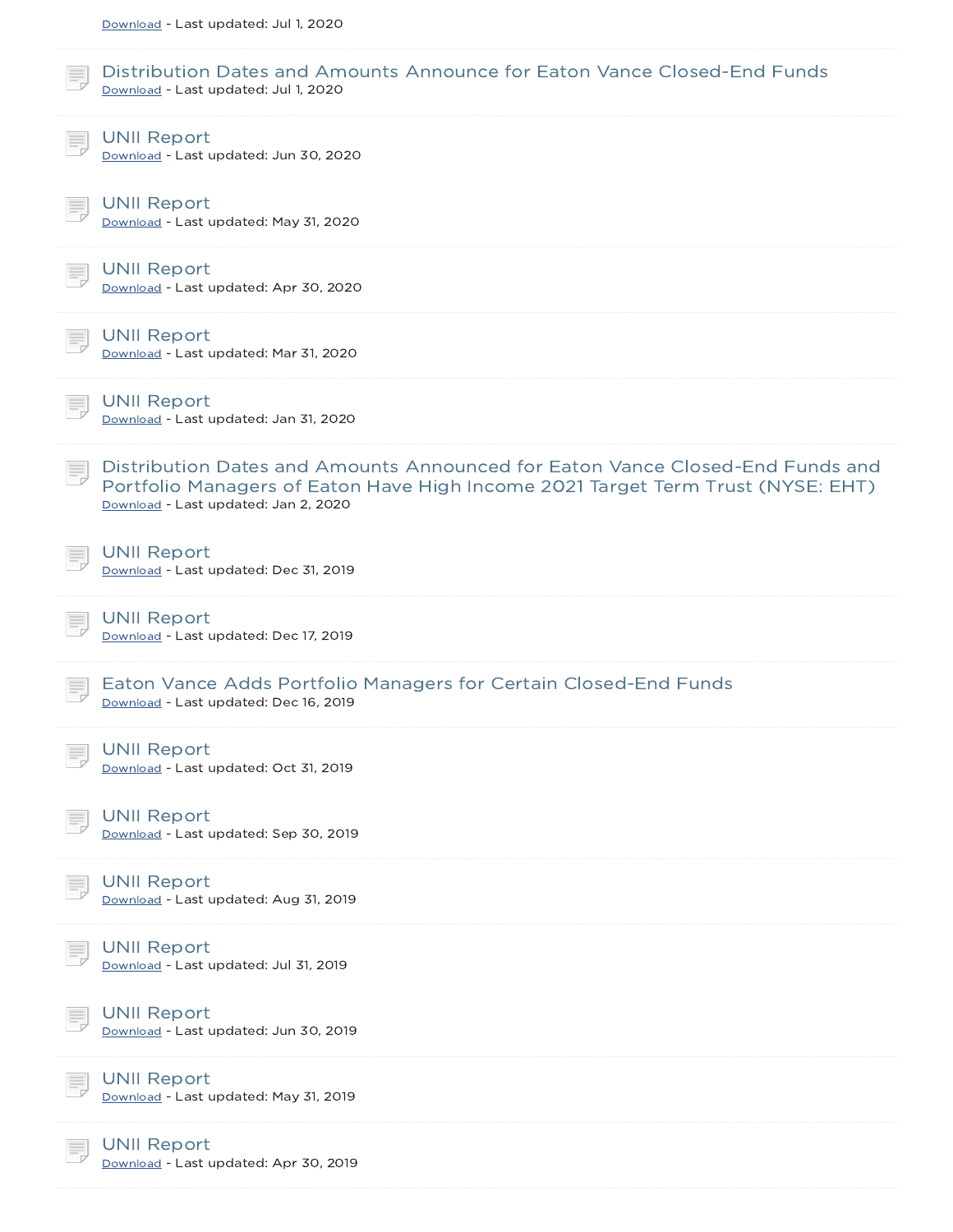| Eaton Vance Municipal Closed-End Funds Announce Changes to Investment<br>Objective and Strategies<br>Download - Last updated: Apr 24, 2019                     |  |
|----------------------------------------------------------------------------------------------------------------------------------------------------------------|--|
| <b>UNII Report</b><br>Download - Last updated: Mar 31, 2019                                                                                                    |  |
| <b>UNII Report</b><br>Download - Last updated: Feb 28, 2019                                                                                                    |  |
| <b>UNII Report</b><br>Download - Last updated: Jan 31, 2019                                                                                                    |  |
| <b>UNII Report</b><br>Download - Last updated: Dec 31, 2018                                                                                                    |  |
| Eaton Vance Municipal Closed-End Funds Announce Closing of Mergers<br>Download - Last updated: Dec 17, 2018                                                    |  |
| Eaton Vance Announces Final Distributions Relating to the Reorganizations of Five<br><b>Municipal Closed-End Funds</b><br>Download - Last updated: Dec 3, 2018 |  |
| <b>UNII Report</b><br>Download - Last updated: Nov 30, 2018                                                                                                    |  |
| Eaton Vance Municipal Closed-End Funds Announce Results of Special Shareholder<br><b>Meetings Relating to Mergers</b><br>Download - Last updated: Nov 21, 2018 |  |
| <b>UNII Report</b><br>Download - Last updated: Oct 31, 2018                                                                                                    |  |
| <b>UNII Report</b><br>Download - Last updated: Sep 30, 2018                                                                                                    |  |
| <b>UNII Report</b><br>Download - Last updated: Aug 31, 2018                                                                                                    |  |
| <b>UNII Report</b><br>Download - Last updated: Jul 31, 2018                                                                                                    |  |
| Eaton Vance Municipal Closed-End Funds Announce New Record and Shareholder<br><b>Meeting Dates</b><br>Download - Last updated: Jul 27, 2018                    |  |
| <b>UNII Report</b><br>Download - Last updated: Jun 30, 2018                                                                                                    |  |
| <b>UNII Report</b><br>Download - Last updated: May 31, 2018                                                                                                    |  |
| <b>UNII Report</b><br>Download - Last updated: Apr 30, 2018                                                                                                    |  |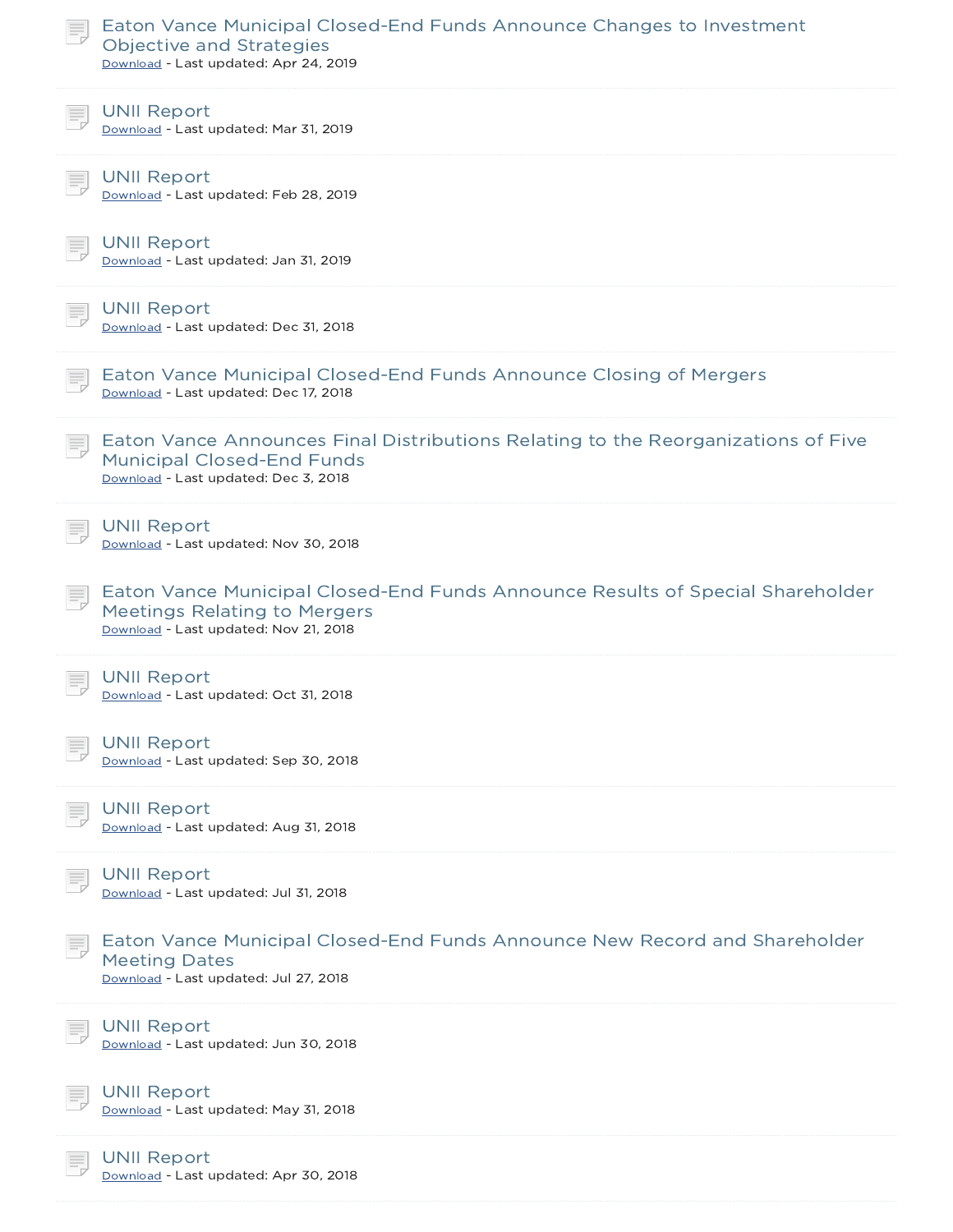| Eaton Vance Municipal Closed-End Funds Announce Proposed Mergers<br>Download - Last updated: Apr 26, 2018         |
|-------------------------------------------------------------------------------------------------------------------|
| <b>UNII Report</b><br>Download - Last updated: Mar 31, 2018                                                       |
| <b>UNII Report</b><br>Download - Last updated: Feb 28, 2018                                                       |
| <b>UNII Report</b><br>Download - Last updated: Jan 31, 2018                                                       |
| Closed-End Fund Earnings Undistributed Net Income Information<br>Download - Last updated: Dec 31, 2017            |
| Closed-End Fund Earnings Undistributed Net Income Information<br>Download - Last updated: Nov 30, 2017            |
| Closed-End Fund Earnings Undistributed Net Income Information<br>Download - Last updated: Oct 31, 2017            |
| Closed-End Fund Earnings Undistributed Net Income Information<br>Download - Last updated: Sep 30, 2017            |
| Closed-End Fund Earnings Undistributed Net Income Information<br>Download - Last updated: Aug 31, 2017            |
| Closed-End Fund Earnings Undistributed Net Income Information<br>Download - Last updated: Jul 31, 2017            |
| Closed-End Fund Earnings Undistributed Net Income Information<br>Download - Last updated: Jun 30, 2017            |
| Closed-End Fund Earnings Undistributed Net Income Information<br>Download - Last updated: May 31, 2017            |
| Distribution Dates and Amounts Announced for Eaton Vance Closed-End Funds<br>Download - Last updated: May 1, 2017 |
| Closed-End Fund Earnings Undistributed Net Income Information<br>Download - Last updated: Apr 30, 2017            |
| Distribution Dates and Amounts Announced for Eaton Vance Closed-End Funds<br>Download - Last updated: Apr 3, 2017 |
| Closed-End Fund Earnings Undistributed Net Income Information<br>Download - Last updated: Mar 31, 2017            |
| Closed-End Fund Earnings Undistributed Net Income Information<br>Download - Last updated: Feb 28, 2017            |
| Closed-End Fund Earnings Undistributed Net Income Information<br>Download - Last updated: Jan 31, 2017            |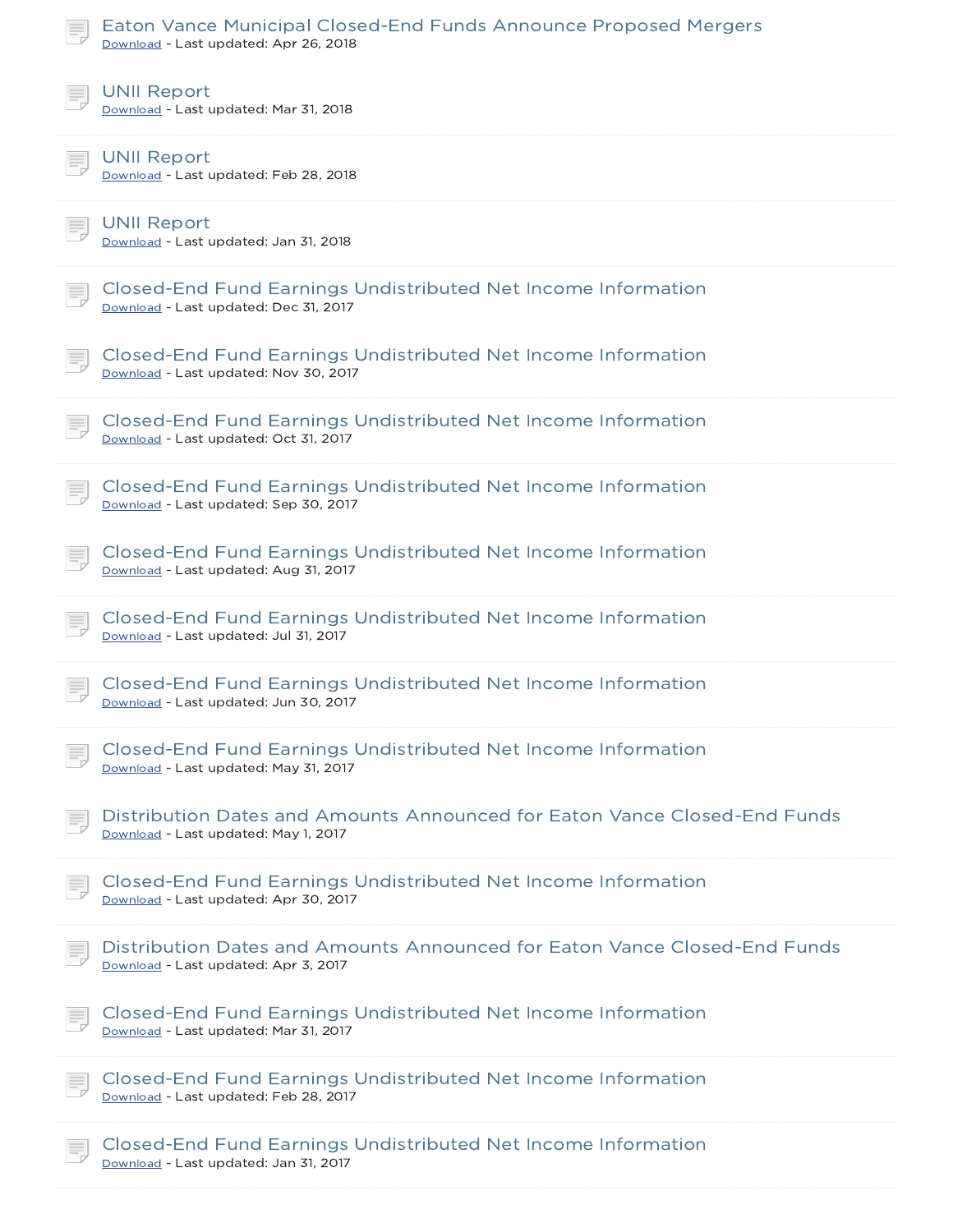| Closed-End Fund Earnings Undistributed Net Income Information<br>Download - Last updated: Dec 31, 2016 |
|--------------------------------------------------------------------------------------------------------|
| Closed-End Fund Earnings Undistributed Net Income Information<br>Download - Last updated: Nov 30, 2016 |
| Closed-End Fund Earnings Undistributed Net Income Information<br>Download - Last updated: Oct 31, 2016 |
| Closed-End Fund Earnings Undistributed Net Income Information<br>Download - Last updated: Sep 30, 2016 |
| Closed-End Fund Earnings Undistributed Net Income Information<br>Download - Last updated: Aug 31, 2016 |
| Closed-End Fund Earnings Undistributed Net Income Information<br>Download - Last updated: Jul 31, 2016 |
| Closed-End Fund Earnings Undistributed Net Income Information<br>Download - Last updated: Jun 30, 2016 |
| Closed-End Fund Earnings Undistributed Net Income Information<br>Download - Last updated: May 31, 2016 |
| Closed-End Fund Earnings Undistributed Net Income Information<br>Download - Last updated: Apr 30, 2016 |
| Closed-End Fund Earnings Undistributed Net Income Information<br>Download - Last updated: Mar 31, 2016 |
| Closed-End Fund Earnings Undistributed Net Income Information<br>Download - Last updated: Feb 29, 2016 |
| Closed-End Fund Earnings Undistributed Net Income Information<br>Download - Last updated: Dec 31, 2015 |
| Closed-End Fund Earnings Undistributed Net Income Information<br>Download - Last updated: Oct 31, 2015 |
| Eaton Vance Closed-End Funds Adopt Share Repurchase Programs<br>Download - Last updated: Nov 15, 2013  |
| <b>Proxy Statement</b><br>Download - Last updated: May 24, 2022                                        |
| Section 16 Filings - www.sec.gov<br>Download - Last updated: Jun 30, 2011                              |
| <b>Semi-Annual Report</b><br>Download - Last updated: Mar 31, 2022                                     |